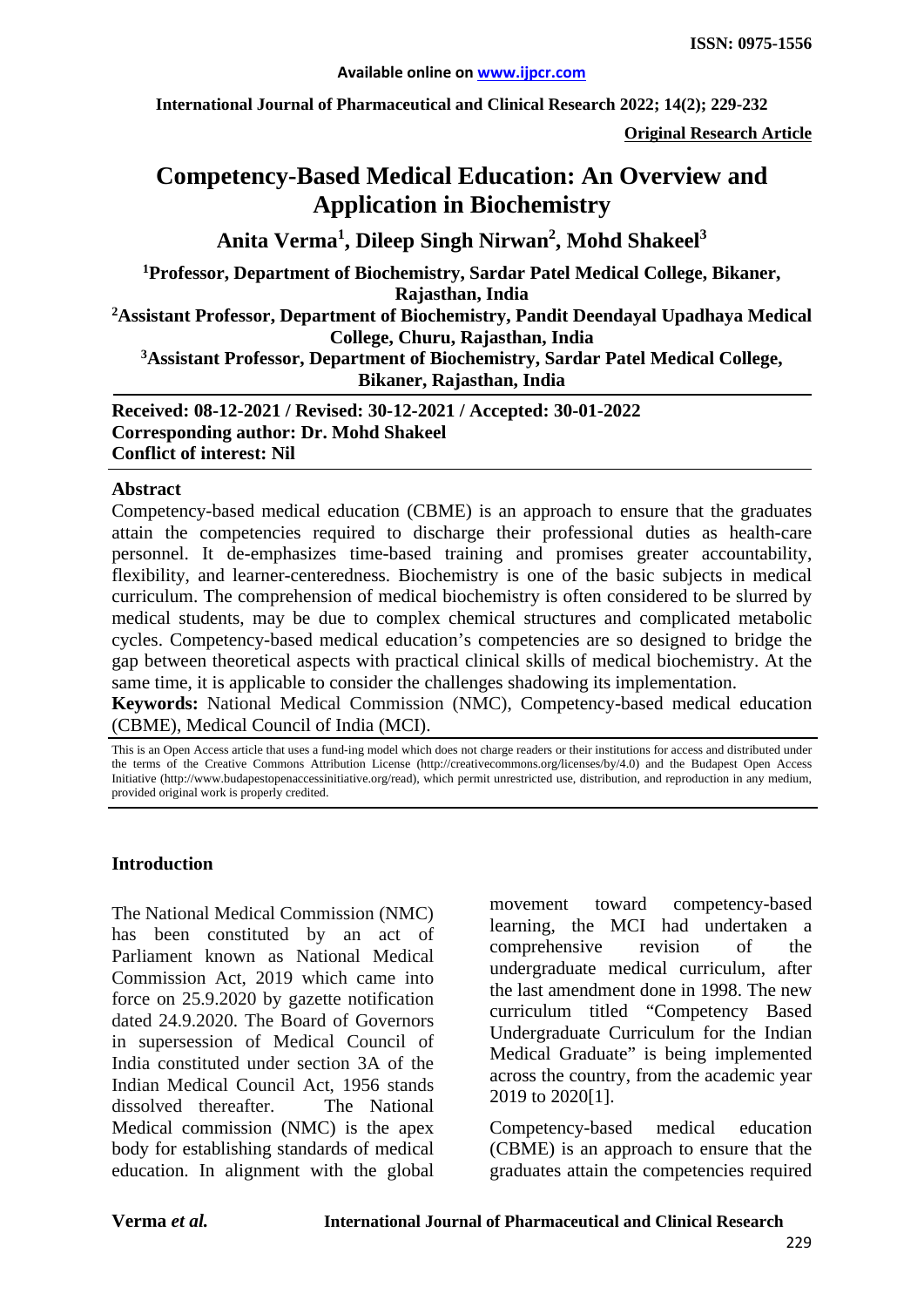to discharge their professional duties as health-care personnel. It de-emphasizes time-based training and promises greater accountability, flexibility, and learnercenteredness. This innovative curriculum has introduced many new curricular elements to the existing undergraduate medical training[2].

#### **Why need competency-based medical education (CBME)**

The aim of medical education is to train graduates to efficiently take care of the health needs of the society. The past medical education system is based on a curriculum that is subject-centered and time-based. Most evaluations are summative, with little opportunity for feedback. The teaching–learning activities and the assessment methods focus more on knowledge than on attitude and skills. Thus, graduates may have extraordinary knowledge, but may lack the basic laboratory skills required in practice. In addition, they may also lack the soft skills related to communication, doctor–patient relationship, ethics, and professionalism[3].

Competency-based medical education (CBME) has been suggested and tried to work on these concerns. Competency is defined as "the ability to do something successfully and efficiently," and CBME is an approach to ensure that the graduates develop the competencies required to fulfill the patients' needs in the society. It de-emphasizes time-based training and promises greater accountability, flexibility, and learner-centeredness. This means that teaching–learning and assessment would focus on the development of competencies and would continue till the desired competency is achieved. The training would continue not for a fixed duration, but till the time the standard of desired competency is attained. Assessments would be frequent and formative in nature. and feedback would be inbuilt in the

process of training. Furthermore, each student would be assessed by a measurable standard which is objective and independent of the performance of other students. Thus, it is an approach in which the focus of teaching–learning and assessment is on real-life medical practice[4].

### **Need of competency-based medical education (CBME) in biochemistry**

Biochemistry is one of the basic subjects in medical curriculum. The comprehension of medical biochemistry is often considered to be slurred by medical students, may be due to complex chemical structures and complicated metabolic cycles.

Some students fail to realize importance of biochemistry in first year of curriculum and do not devote sufficient time to its learning. Experts emphasize importance of understanding the underlying principles and biochemical aspects, which if not learnt would lead to fragmented knowledge on applied clinical aspects. The knowledge of biochemistry is essential in context of disease or medical problem to facilitate their diagnosis and treatment. However, the current teaching-learning methods need to be improved so as to focus on clinically relevant topics and integrate with clinical subjects.

The restructured model of biochemistry curriculum as per CBME make interesting and meaningful subject in medical curriculum. In new curriculum undergraduate medical student in medical biochemistry are following as

- Be able to interpret to laboratory results and correlate with clinical conditions. Describe clinical importance of various serum enzymes as markers of pathological conditions.
- Be able to discuss the regulation, function and integration of carbohydrate, lipid and protein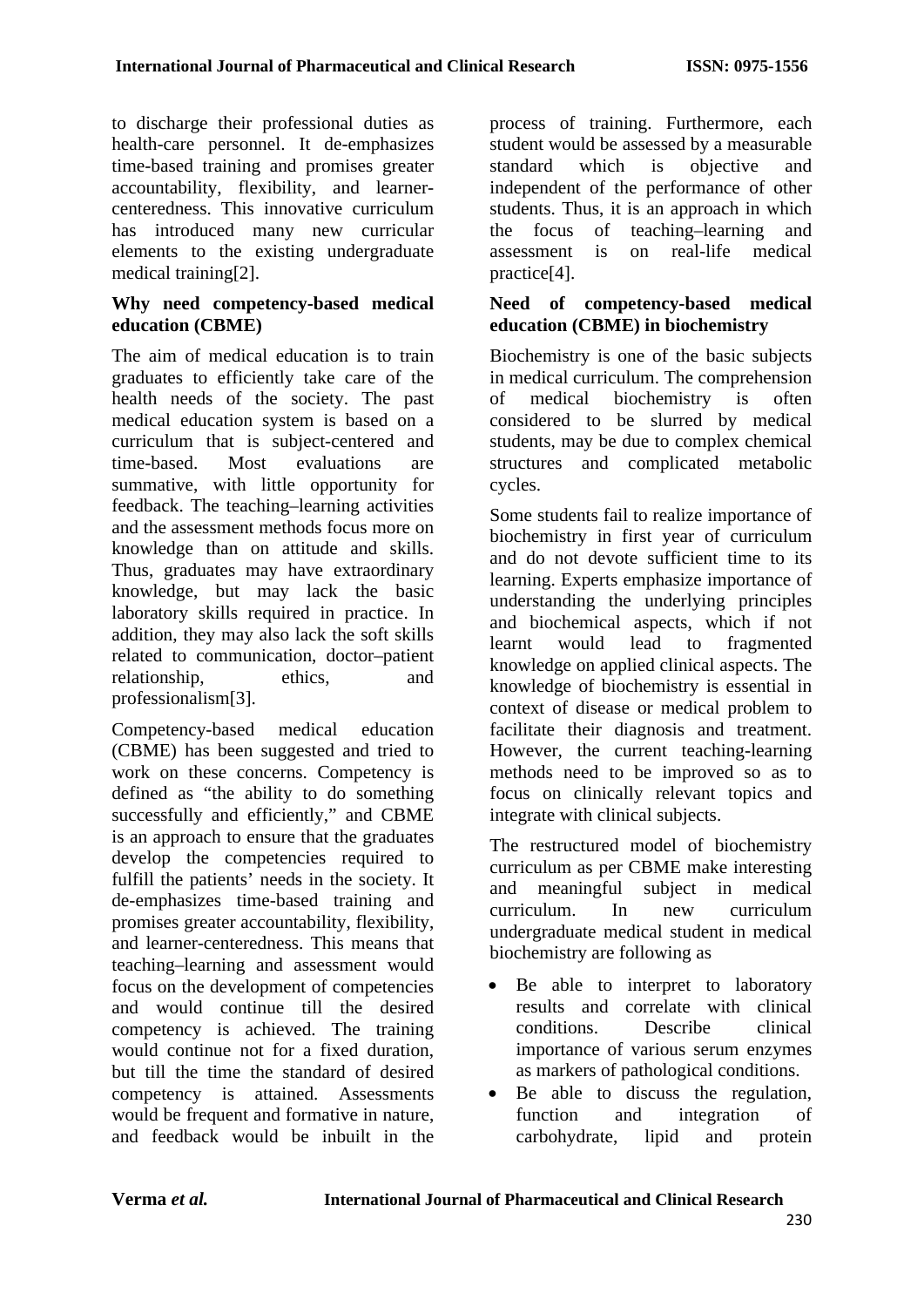metabolism along with associated disorders.

- Be able to interpret results of various lab analytes associated with disorders of carbohydrate, lipid and protein metabolism.
- Be able to discuss digestion, absorption and importance of nutrients and disorders associated with nutrition like Protein Energy Malnutrition and obesity.
- Be able to describe biochemical role of vitamins and minerals in the body and explain the manifestations of their deficiency and toxicity.
- Be able to describe the processes involved in maintenance of normal pH and electrolyte balance and interpret the Arterial Blood Gas (ABG) Analysis in various disorders.
- Be able to describe processes involved in genetics.
- Be able to describe the various tumor markers and biochemical basis of cancer therapy.
- Be able to perform and interpret biochemical analysis of urine & CSF
- Be able to describe processes involved in vaccine.

Early Clinical Exposure (ECE) advocated in CBME is another step to rationally link theory of basic science to clinical practice and bridge the gap between these disciplines. ECE is a teaching and learning methodology that emphasizes on exposure of medical students to patients (authentic human contact) in a social or clinical setting as early as in first year of medical college for enhancement of learning of health, disease and role of health professional. ECE in biochemistry should also include interpretation of various lab reports in background of clinical cases. This would enable a better understanding of clinical importance of various biochemical analytes, hormone assays and enzyme markers[5].

#### **Pros and cons of competency based medical education:**

The strength of CBME is that it focuses on outcomes. Furthermore, it accepts that each learner is unique and learns at his/her own pace. There seems to be a better scope of teaching the "art" of medicine that includes attitudinal and communication skills and values related to ethics and professionalism. It promises greater accountability because the assessments are very close to what would actually be done in real life situations.

The new curriculum also creates confusion and sense of inadequate arrangement. A study among students and teachers with experience of new implemented new curriculum will be helpful to identify the challenges. Sensitization programs and brainstorming of the stakeholders (students, teachers and administrative authorities) with emphasis on handling of perceived and experienced challenges in Implementation of CBME are required for its smooth conduct. Training of faculty for using the different teaching learning and assessment methods is of utmost importance to make the new CBME a success

## **Conclusion:**

Competency-based medical education's competencies are so designed to bridge the gap between theoretical aspects with practical clinical skills of medical biochemistry. At the same time, it is applicable to consider the challenges shadowing its implementation.

## **References:**

- 1. National medical commission. Available at [https://www.nmc.org.in/.](https://www.nmc.org.in/) Last seen at 16/11/2021
- 2. Medical Council of India, Competency based Undergraduate curriculum for the Indian Medical Graduate. Vol. 1. New Delhi, Medical Council of India; 2018